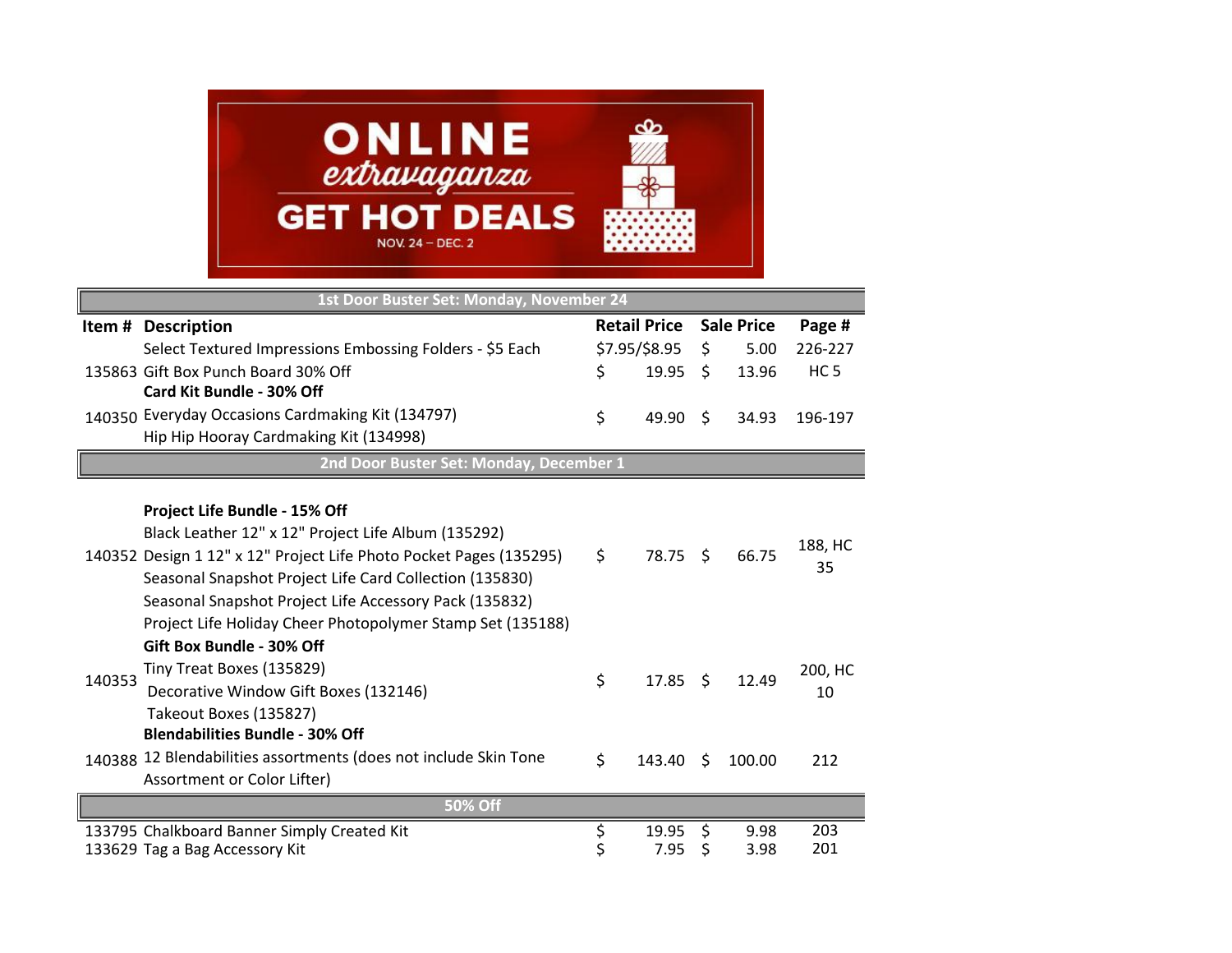| 129027 Fast Fuse Adhesive Refill                 | \$<br>7.50  | \$<br>3.75 | 204 |
|--------------------------------------------------|-------------|------------|-----|
| 133785 Fun Flower Punch                          | \$<br>16.95 | \$<br>8.48 | 219 |
| 133782 2" Circle Punch                           | \$<br>16.95 | \$<br>8.48 | 221 |
| 133781 What's Up Punch                           | \$<br>16.95 | \$<br>8.48 | 222 |
| 131267 Mosaic Punch                              | \$<br>15.95 | \$<br>7.98 | 222 |
| 133784 Hearts Border Punch                       | \$<br>15.95 | \$<br>7.98 | 222 |
| 133786 Sweetheart Punch                          | \$<br>15.95 | \$<br>7.98 | 222 |
| 133779 Seasons Sweet Pressed Cookie Stamps       | \$<br>10.95 | \$<br>5.48 | 199 |
| 130018 Calypso Coral 3/4" Chevron Ribbon         | \$<br>8.95  | \$<br>4.48 | 207 |
| 131151 Island Indigo 3/4" Chevron Ribbon         | \$<br>8.95  | \$<br>4.48 | 207 |
| 130015 Pumpkin Pie 3/4" Chevron Ribbon           | \$<br>8.95  | \$<br>4.48 | 207 |
| 130011 Pear Pizzazz 3/4" Chevron Ribbon          | \$<br>8.95  | \$<br>4.48 | 207 |
| 133671 Hello Honey 3/8" Stitched Satin Ribbon    | \$<br>8.95  | \$<br>4.48 | 207 |
| 130017 Wisteria Wonder 3/4" Chevron Ribbon       | \$<br>8.95  | \$<br>4.48 | 207 |
| 130014 Chocolate Chip 3/4" Chevron Ribbon        | \$<br>8.95  | \$<br>4.48 | 207 |
| 130016 Marina Mist 3/4" Chevron Ribbon           | \$<br>8.95  | \$<br>4.48 | 207 |
| 130013 Blushing Bride 3/4" Chevron Ribbon        | \$<br>8.95  | \$<br>4.48 | 207 |
| 130012 Cherry Cobbler 3/4" Chevron Ribbon        | \$<br>8.95  | \$<br>4.48 | 207 |
| 133672 Lost Lagoon 3/8" Stitched Satin Ribbon    | \$<br>8.95  | \$<br>4.48 | 207 |
| 126187 Essentials Paper-Piercing Pack            | \$<br>7.95  | \$<br>3.98 | 218 |
| 127844 Natural 7/8" Cotton Ribbon                | \$<br>7.95  | \$<br>3.98 | 207 |
| 133778 Eclectic Paper-Piercing Pack              | \$<br>7.95  | \$<br>3.98 | 218 |
| 134548 Silver 5/8" Satin Ribbon                  | \$<br>6.95  | \$<br>3.48 | 206 |
| 134547 Gold 5/8" Satin Ribbon                    | \$<br>6.95  | \$<br>3.48 | 206 |
| 125583 Daffodil Delight 1/2" Seam Binding Ribbon | \$<br>6.95  | \$<br>3.48 | 207 |
| 134582 Early Espresso 1/2" Seam Binding Ribbon   | \$<br>6.95  | \$<br>3.48 | 207 |
| 130685 Simply Pressed Clay                       | \$<br>6.95  | \$<br>3.48 | 208 |
| 131269 Epic Day Designer Washi Tape              | \$<br>4.95  | \$<br>2.48 | 190 |
| 134583 Gold 1/8" Ribbon                          | \$<br>4.95  | \$<br>2.48 | 206 |
| 133689 Beach House Designer Washi Tape           | \$<br>4.95  | \$<br>2.48 | 190 |
| 133690 Sweet Sadie Designer Washi Tape           | \$<br>4.95  | \$<br>2.48 | 190 |
| 133719 Gold Glimmer Paper                        | \$<br>4.95  | \$<br>2.48 | 193 |
| 135314 Silver Glimmer Paper                      | \$<br>4.95  | \$<br>2.48 | 193 |
| 133769 Alphabet Rotary Stamp                     | \$<br>14.95 | \$<br>7.48 | 191 |
|                                                  |             |            |     |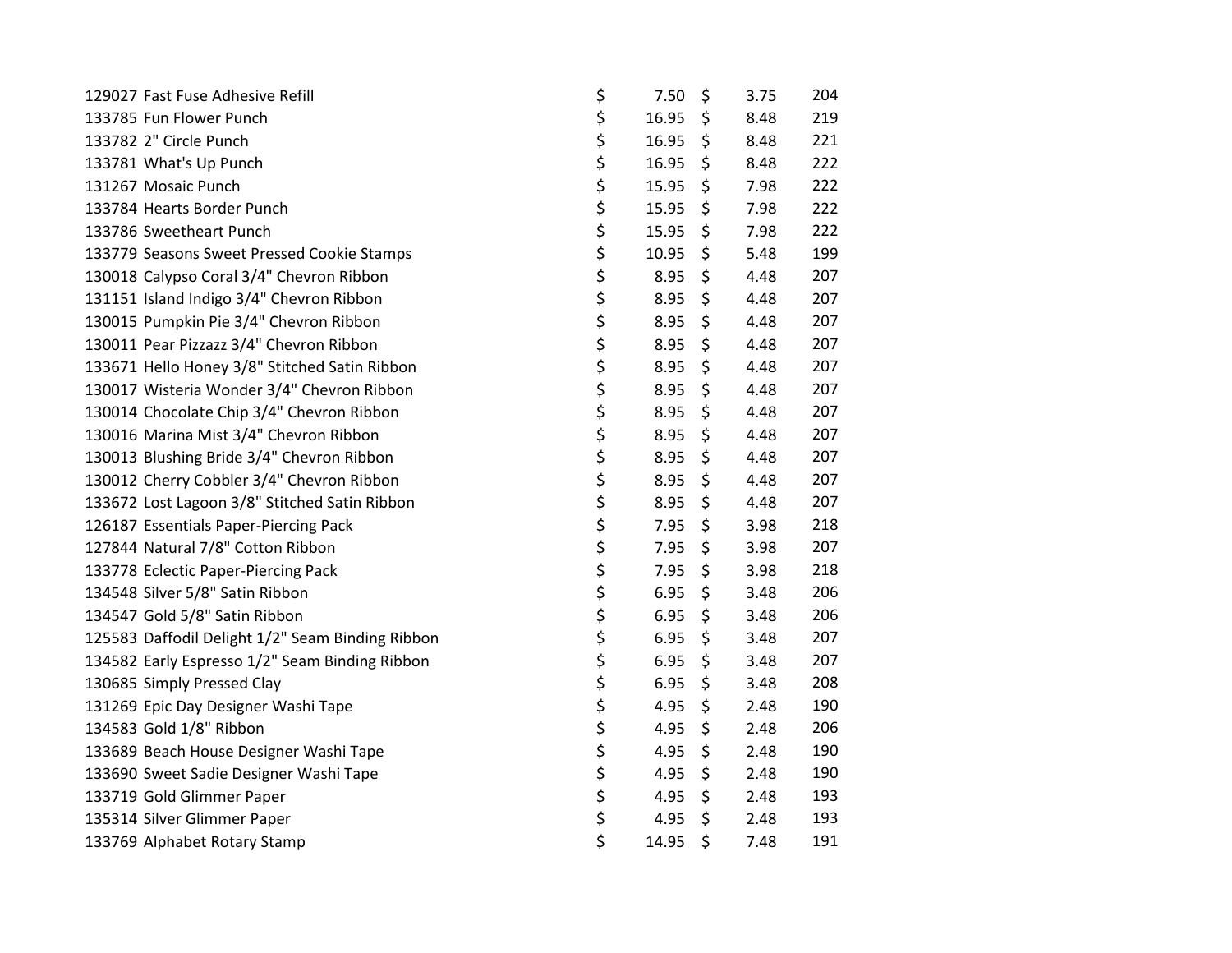| 132290 Sweet Pressed Cookie Stamps Handle              | \$ | 5.95  | \$      | 2.98  | 199      |  |  |  |
|--------------------------------------------------------|----|-------|---------|-------|----------|--|--|--|
| 40% Off                                                |    |       |         |       |          |  |  |  |
| 130658 Big Shot Magnetic Platform                      | \$ | 39.95 | \$      | 23.97 | 224      |  |  |  |
| 132147 Extra-Large Gift Boxes                          | \$ | 3.95  | \$      | 2.37  | 200      |  |  |  |
| 131260 2013-2015 In Color Stampin' Write Markers       | \$ | 14.95 | \$      | 8.97  | 179      |  |  |  |
| 133654 2014-2016 In Color Stampin' Write Markers       | \$ | 14.95 | \$      | 8.97  | 179      |  |  |  |
| 133453 Settin' Sail Photopolymer Stamp Set             | \$ | 13.95 | \$      | 8.37  | Online   |  |  |  |
| 133519 Banner Punch                                    | \$ | 12.95 | \$      | 7.77  | 223      |  |  |  |
| 133697 Gold Soiree Specialty Designer Series Paper     | \$ | 12.95 | \$      | 7.77  | 184      |  |  |  |
| 132142 Silver Metallic Encore Pad                      | \$ | 9.95  | \$      | 5.97  | 211      |  |  |  |
| 132141 Gold Metallic Encore Pad                        | \$ | 9.95  | \$      | 5.97  | 211      |  |  |  |
| 133756 Silver Stampin' Glitter                         | \$ | 3.95  | \$      | 2.37  | 213      |  |  |  |
| 133457 Gold Stampin' Glitter                           | \$ | 3.95  | \$      | 2.37  | 213      |  |  |  |
| 30% Off                                                |    |       |         |       |          |  |  |  |
| <b>Big Lullabye Wood-Mount Bundle</b>                  |    |       |         |       |          |  |  |  |
| 140354 Big News Wood Stamp Set (134015)                | \$ | 54.90 | \$      | 38.43 | 68, 187  |  |  |  |
| Lullaby Designer Series Paper (133695)                 |    |       |         |       |          |  |  |  |
| <b>Big Lullabye Clear-Mount Bundle</b>                 |    |       |         |       |          |  |  |  |
| 140355 Big News Clear Stamp Set (134018)               | \$ | 42.90 | $\zeta$ | 32.00 | 68, 187  |  |  |  |
| Lullaby Designer Series Paper (133695)                 |    |       |         |       |          |  |  |  |
| <b>Perfect Banner Clear-Mount Bundle</b>               |    |       |         |       |          |  |  |  |
| 140356 Perfect Pennants Clear Stamp Set (133230)       | \$ | 48.90 | \$      | 34.23 | 16, 231  |  |  |  |
| Banners Framelits Dies (132179)                        |    |       |         |       |          |  |  |  |
| <b>Something Itty Bitty Wood Bundle</b>                |    |       |         |       |          |  |  |  |
| 140357 Something to Say Wood-Mount Stamp Set (134177)  | \$ | 46.90 | \$      | 32.83 | 104, 222 |  |  |  |
| Itty Bitty Accents Punch Pack (133787)                 |    |       |         |       |          |  |  |  |
| <b>Something Itty Bitty Clear Bundle</b>               |    |       |         |       |          |  |  |  |
| 140358 Something to Say Clear-Mount Stamp Set (134180) | \$ | 38.90 | \$      | 27.23 | 104, 222 |  |  |  |
| Itty Bitty Accents Punch Pack (133787)                 |    |       |         |       |          |  |  |  |
| 132637 Paper Pumpkin Wahoo Refill Kit*                 | \$ | 7.95  | \$      | 5.57  | Online   |  |  |  |
| 132022 Itty Bitty Banners Wood Stamp Set               | \$ | 15.95 | \$      | 11.17 | 79       |  |  |  |
| 133007 Celebration Basics Kit                          | \$ | 14.95 | \$      | 10.47 | 202      |  |  |  |
| 133411 Bombs Away Birthday Photopolymer Stamp Set      | \$ | 13.95 | \$      | 9.77  | Online   |  |  |  |
| 127555 Vintage Faceted Designer Buttons                | \$ | 5.95  | \$      | 4.17  | 209      |  |  |  |